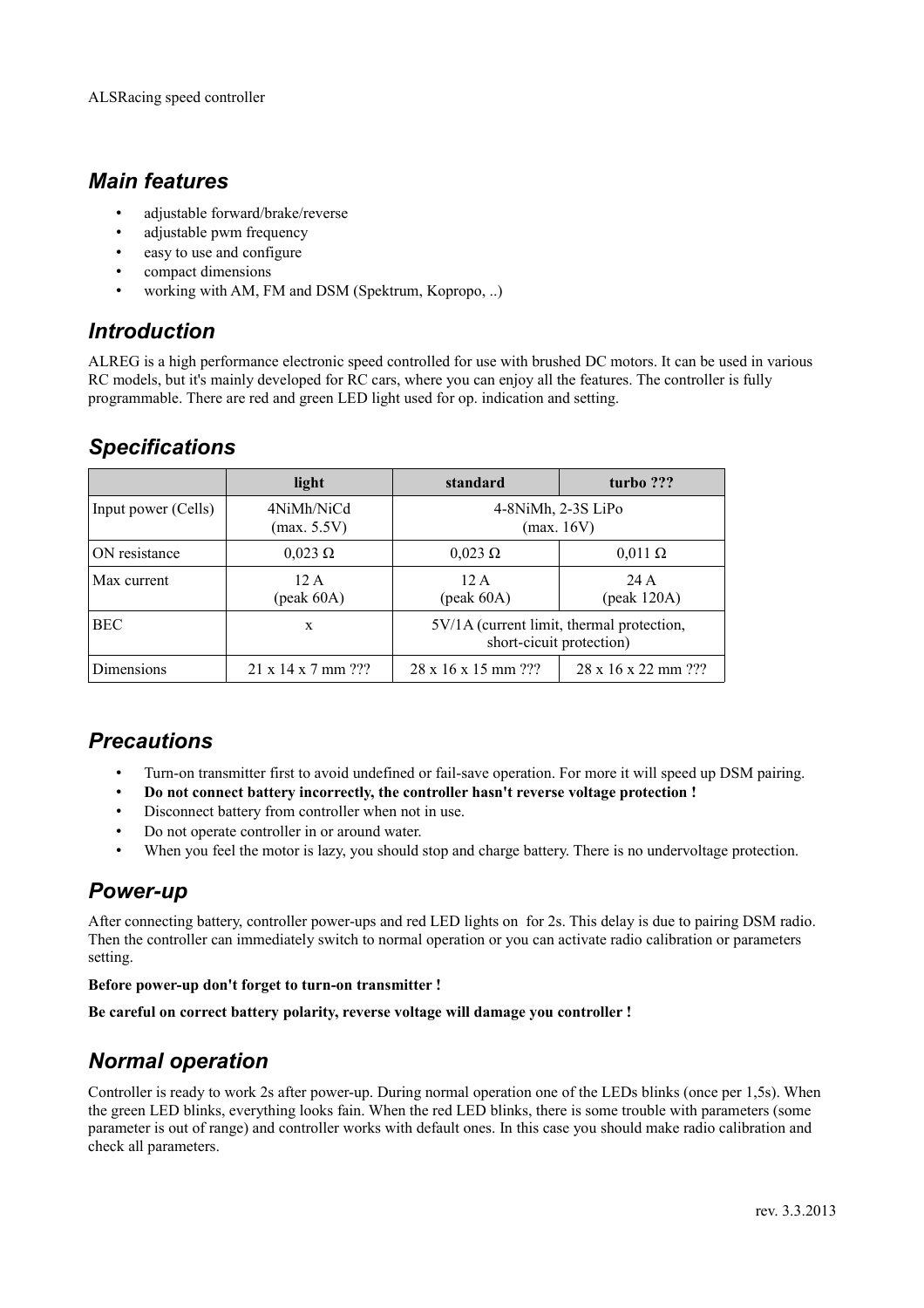#### ALSRacing speed controller

Throttle, brake and reverse has linear characteristic. When the transmitter trigger is in throttle position, you go forward, when you move the trigger to the reverse position it brakes until you move the trigger to neutral position and stay here minimal time (parameter #6) – then when you move again in reverse position you go reverse.

### *Radio calibration*

- 1. Turn-on the transmitter, set all trim adjustment to the middle, ensure that your throttle direction is set to "normal", deactivate all advanced functions that can affect throttle/brake (like ABS etc.).
- 2. Move the transmitter trigger to the full brake position and hold
- 3. Power-up the controller and wait until the green LED lights on (about 5s first 2s red is on, then 3s red blinks fast).
- 4. When the green LED is on, set trigger to the full brake position, after the position is identified and saved, both LEDs blinks and red LED stays on.
- 5. When the red LED is on, set trigger to the full throttle position, after the position is identified and saved, both LEDs blinks and both LEDs stays off.
- 6. When the both LEDs are off, set trigger to the neutral position, after the position is identified and saved, both LEDs blinks and green LED stays on.
- 7. All positions are now saved, you can do it again (step 4) or you can exit calibration with power-off the controller

## *Parameters setting*

#### **Entering setting mode:**

- 1. At the first you have to perform radio calibration.
- 2. Prepare you **programming cable** and connect it between receiver and regulator
- 3. Turn-on the transmitter.
- 4. Push the button on the programming cable and hold.
- 5. Power-up controller and wait about 5s (first 2s red is on, then 3s red blinks fast) until the LED(s) will blink slowly. Release the button. Now you are in setting mode.

#### **LEDs meaning:**

The red LED blinks number of parameter we are setting now and the green LED blinks its value. The blinking is a cyclic. For example: red blinks 2times then green blink 3times. It means the parameter number 2 has value 3 – from the table below we can find that maximal brake is set to 20%.

When some parameter has zero value, then only red blinks with delay between repeating.

#### **Setting:**

Handling is realized by the transmitter trigger.

When you move the transmitter trigger from the neutral to the brake position, you move to the next parameter. At this moment the red LED blinks fast and then LEDs will start blinks number and value of the actual parameter. From the last parameter it goes to the first parameter. Thus you can cyclically inspect all parameters and their values.

The value of the current parameter you can change by moving the trigger from the neutral to the throttle position. At this moment the green LED blinks fast and the value changes +1 (if it has maximum value it changes to minimum) and then LEDs will start blinks number and value of the actual parameter. The new value is not saved immediately, it will be saved when you switch to the next parameter.

#### **Leaving setting mode:**

- 1. Power-off the controller.
- 2. Remove programming cable.